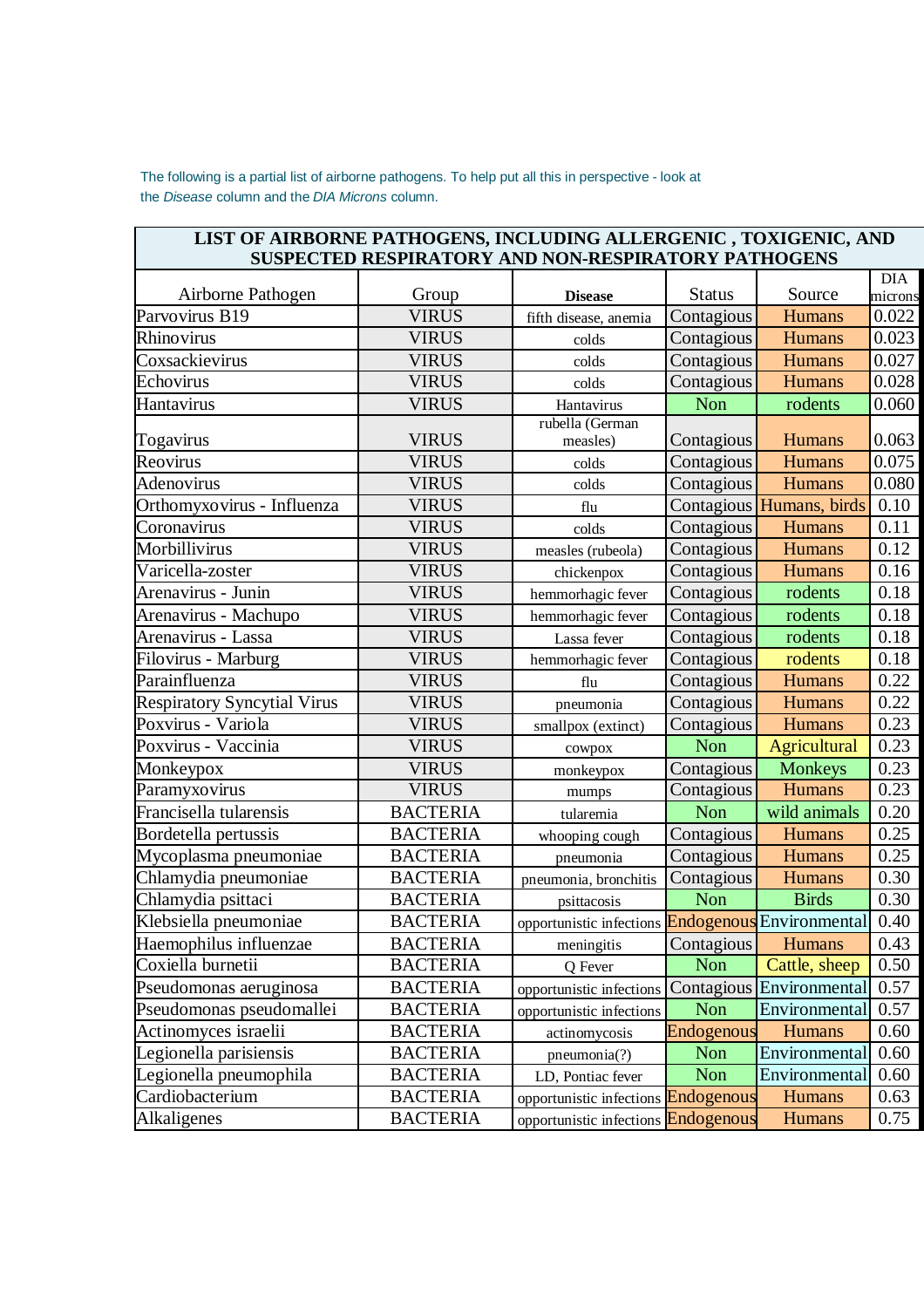| Yersinia pestis              | <b>BACTERIA</b>      | pneumonic plague                    | Contagious | Rodents             | 0.75 |
|------------------------------|----------------------|-------------------------------------|------------|---------------------|------|
|                              |                      | nonrespiratory                      |            |                     |      |
| Pseudomonas cepacia          | <b>BACTERIA</b>      | airborne(?)                         | <b>Non</b> | Environmental       | 0.77 |
| Pseudomonas mallei           | <b>BACTERIA</b>      | opportunistic infections            | Non        | Environmental       | 0.77 |
| Enterobacter cloacae         | <b>BACTERIA</b>      | nonrespiratory<br>airborne(?)       | Contagious | Humans              | 0.80 |
| Enterococcus                 | <b>BACTERIA</b>      | nonrespiratory<br>airborne(?)       | Contagious | Humans              | 0.80 |
| Neisseria meningitidis       | <b>BACTERIA</b>      | meningitis                          | Endogenous | Humans              | 0.80 |
| Streptococcus faecalis       | <b>BACTERIA</b>      | nonrespiratory<br>airborne(?)       | Contagious | Humans              | 0.80 |
| Streptococcus pyogenes       | <b>BACTERIA</b>      | scarlet fever, pharyngitis          | Contagious | <b>Humans</b>       | 0.80 |
| Mycobacterium kansasii       | <b>BACTERIA</b>      | cavitary pulmonary                  | Non        | unknown             | 0.86 |
| Mycobacterium tuberculosis   | <b>BACTERIA</b>      | TB                                  | Contagious | Humans              | 0.86 |
| Streptococcus pneumoniae     | <b>BACTERIA</b>      | pneumonia, otitis media Contagious  |            | Humans              | 0.90 |
| Staphylococcus aureus        | <b>BACTERIA</b>      | opportunistic infections            | Endogenous | Humans              | 0.95 |
|                              |                      | nonrespiratory                      |            |                     |      |
| Staphylococcus epidermis     | <b>BACTERIA</b>      | airborne(?)                         | Endogenous | Humans              | 0.95 |
| Corynebacteria diphtheria    | <b>BACTERIA</b>      | diptheria                           | Contagious | Humans              | 1.00 |
| Clostridium tetani           | <b>BACTERIA</b>      | nonrespiratory<br>airborne(?)       | <b>Non</b> | Environmental       | 1.00 |
| Haemophilus parainfluenzae   | <b>BACTERIA</b>      | opportunistic infections            | Endogenous | Humans              | 1.00 |
| Moraxella lacunata           | <b>BACTERIA</b>      | opportunistic infections            | Endogenous | Humans              | 1.00 |
| <b>Bacillus</b> anthracis    | <b>BACTERIA</b>      | anthrax                             | Non        | Cattle, sheep       | 1.13 |
| Mycobacterium avium          | <b>BACTERIA</b>      | cavitary pulmonary                  | Non        | Environmental       | 1.20 |
| Mycobacterium intracellulare | <b>BACTERIA</b>      | cavitary pulmonary                  | Non        | Environmental       | 1.20 |
| Acinetobacter                | <b>BACTERIA</b>      | opportunistic infections            | Endogenous | Environmental       | 1.25 |
| Moraxella catarrhalis        | <b>BACTERIA</b>      | opportunistic infections Endogenous |            | Humans              | 1.25 |
| Serratia marcescens          | <b>BACTERIA</b>      | opportunistic infections            | Endogenous | Environmental       | 1.25 |
| Saccharomonospora viridis    | <b>ACTINOMYCETES</b> | Farmer's Lung                       | Non        | Agricultural        | 0.60 |
| Thermomonospora viridis      | <b>ACTINOMYCETES</b> | Farmer's Lung, HP                   | Non        | Agricultural        | 0.60 |
| Micropolyspora faeni         | <b>ACTINOMYCETES</b> | Farmer's Lung                       | Non        | <b>Agricultural</b> | 0.69 |
| Thermoactinomyces sacchari   | <b>ACTINOMYCETES</b> | bagassosis, HP                      | Non        | Agricultural        | 0.70 |
| Micromonospora faeni         | <b>ACTINOMYCETES</b> | Farmer's Lung                       | Non        | <b>Agricultural</b> | 1.00 |
| Thermoactinomyces vulgaris   | <b>ACTINOMYCETES</b> | Farmer's Lung, HP                   | Non        | Agricultural        | 1.00 |
| Nocardia asteroides          | <b>ACTINOMYCETES</b> | nocardiosis                         | Non        | Environmental       | 1.14 |
| Nocardia brasiliensis        | <b>ACTINOMYCETES</b> | pulmonary mycetoma                  | Non        | Environmental       | 1.50 |
| Nocardia caviae              | <b>ACTINOMYCETES</b> | nocardiosis                         | Non        | Environmental       | 1.50 |
| Phialaphora parasitica       | <b>FUNGI</b>         | allergic alveolitis                 | Non        | Environmental       | 1.50 |
| Phialaphora repens           | <b>FUNGI</b>         | allergic alveolitis                 | Non        | Environmental       | 1.50 |
| Exophiala jeanselmei         | <b>FUNGI</b>         | humidifier water                    | Non        | Environmental       | 1.95 |
| Phialaphora hoffmannii       | <b>FUNGI</b>         | allergic alveolitis                 | Non        | Environmental       | 2.00 |
| Phialaphora richardsiae      | <b>FUNGI</b>         | allergic alveolitis                 | Non        | Environmental       | 2.00 |
| Pneumocystis carinii         | Protozoa             | pneumocystosis                      | Non        | Environmental       | 2.00 |
| Phialaphora mutabilis        | <b>FUNGI</b>         | allergic alveolitis                 | Non        | Environmental       | 2.15 |
| Acremonium spp.              | <b>FUNGI</b>         | allergic alveolitis                 | Non        | Environmental       | 2.50 |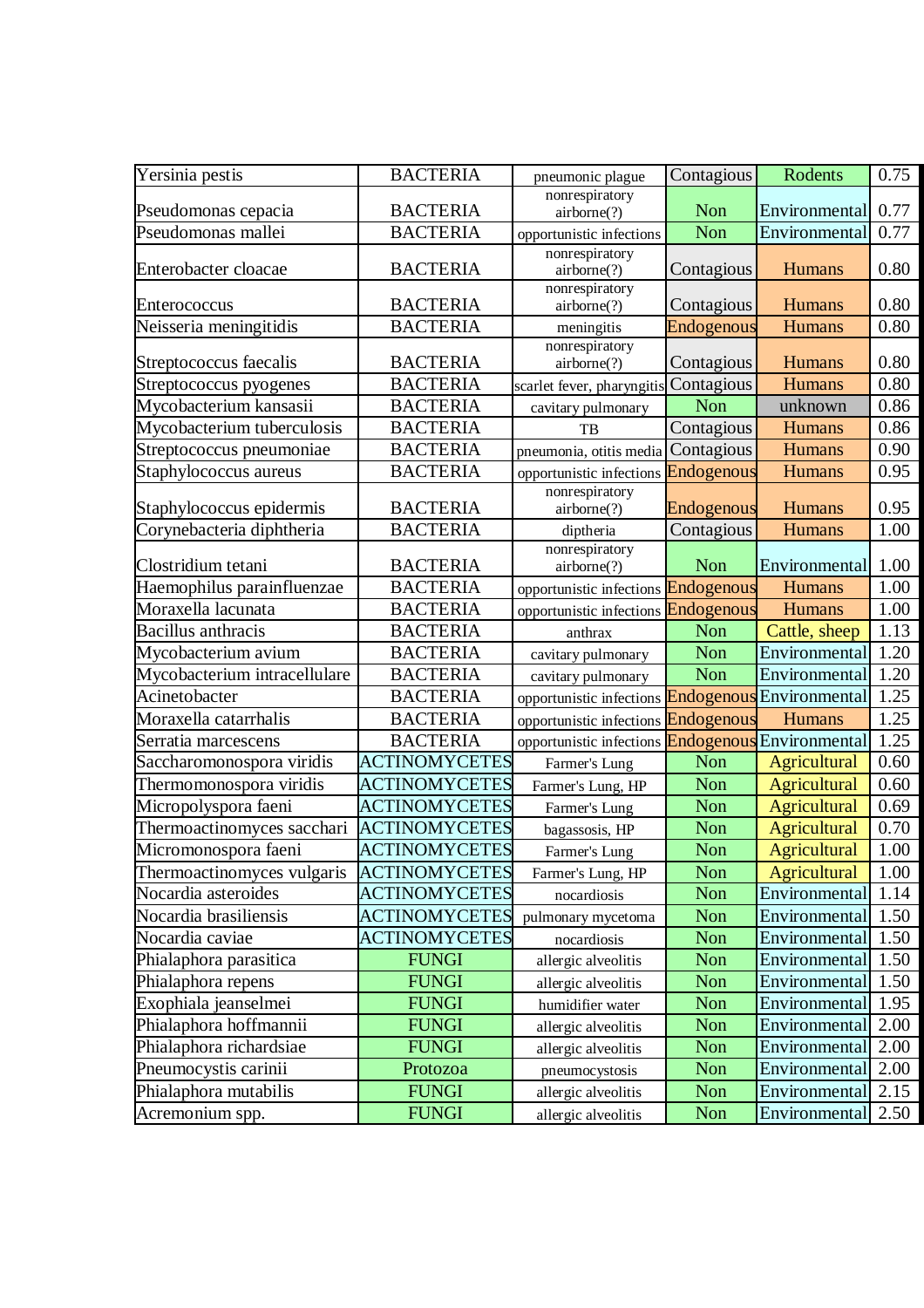| Trichoderma harzianum      | <b>FUNGI</b> | allergic alveolitis           | Non | Environmental 2.65 |      |
|----------------------------|--------------|-------------------------------|-----|--------------------|------|
| Oidiodendron tenuissimum   | <b>FUNGI</b> | allergic alveolitis           | Non | Environmental      | 2.75 |
| Geomyces pannorum          | <b>FUNGI</b> | allergic alveolitis           | Non | Environmental      | 3.00 |
| Histoplasma capsulatum     | <b>FUNGI</b> | histoplasmosis                | Non | Environmental      | 3.00 |
| Paecilomyces variotii      | <b>FUNGI</b> | allergic alveolitis           | Non | Environmental 3.00 |      |
| Wallemia sebi              | <b>FUNGI</b> | allergic alveolitis           | Non | Environmental      | 3.00 |
| Emericella nidulans        | <b>FUNGI</b> | allergic alveolitis           | Non | Environmental      | 3.25 |
| Phoma spp.                 | <b>FUNGI</b> | allergic alveolitis           | Non | Environmental      | 3.25 |
| Penicillium brevicompactum | <b>FUNGI</b> | allergic alveolitis           | Non | Environmental      | 3.30 |
| Penicillium chrysogenum    | <b>FUNGI</b> | allergic alveolitis           | Non | Environmental      | 3.30 |
| Penicillium citreonigrum   | <b>FUNGI</b> | allergen(?)                   | Non | Environmental 3.30 |      |
| Penicillium commune        | <b>FUNGI</b> | allergic alveolitis           | Non | Environmental      | 3.30 |
| Penicillium corylophilum   | <b>FUNGI</b> | allergic alveolitis           | Non | Environmental      | 3.30 |
| Penicillium cyclopium      | <b>FUNGI</b> | allergen(?)                   | Non | Environmental      | 3.30 |
| Penicillium expansum       | <b>FUNGI</b> | allergic alveolitis           | Non | Environmental      | 3.30 |
| Penicillium freii          | <b>FUNGI</b> | allergen(?)                   | Non | Environmental      | 3.30 |
| Penicillium glabrum        | <b>FUNGI</b> | allergic alveolitis           | Non | Environmental      | 3.30 |
| Penicillium hordei         | <b>FUNGI</b> | allergen(?)                   | Non | Environmental      | 3.30 |
| Penicillium olsonii        | <b>FUNGI</b> | allergic alveolitis           | Non | Environmental      | 3.30 |
| Penicillium polonicum      | <b>FUNGI</b> | allergic alveolitis           | Non | Environmental      | 3.30 |
| Penicillium rugulosum      | <b>FUNGI</b> | allergen(?)                   | Non | Environmental      | 3.30 |
| Penicillium solitum        | <b>FUNGI</b> | allergen(?)                   | Non | Environmental      | 3.30 |
| Aspergillus flavus         | <b>FUNGI</b> | aspergillosis                 | Non | Environmental      | 3.50 |
| Aspergillus fumigatus      | <b>FUNGI</b> | aspergillosis                 | Non | Environmental      | 3.50 |
| Aspergillus niger          | <b>FUNGI</b> | aspergillosis                 | Non | Environmental      | 3.50 |
| Aspergillus versicolor     | <b>FUNGI</b> | aspergillosis                 | Non | Environmental      | 3.50 |
| Absidia corymbifera        | <b>FUNGI</b> | zygomycosis                   | Non | Environmental      | 3.75 |
| Coccidioides immitis       | <b>FUNGI</b> | coccidioidomycosis            | Non | Environmental      | 4.00 |
| Trichoderma viride         | <b>FUNGI</b> | allergic alveolitis           | Non | Environmental      | 4.05 |
| Rhizomucor pusillus        | <b>FUNGI</b> | allergic alveolitis           | Non | Environmental      | 4.25 |
| Aureobasidium pullulans    | <b>FUNGI</b> | allergic alveolitis           | Non | Environmental      | 5.00 |
| Candida albicans           | <b>FUNGI</b> | nonrespiratory<br>airborne(?) | Non | Environmental 5.00 |      |
| Chaetomium globosum        | <b>FUNGI</b> | allergic alveolitis           | Non | Environmental      | 5.50 |
| Cryptococcus albidus       | <b>FUNGI</b> | allergen(?)                   | Non | Environmental 5.50 |      |
| Cryptococcus laurentii     | <b>FUNGI</b> | allergen(?)                   | Non | Environmental      | 5.50 |
| Cryptococcus neoformans    | <b>FUNGI</b> | cryptococcosis                | Non | Environmental      | 5.50 |
| Stachybotris atra          | <b>FUNGI</b> | allergic alveolitis           | Non | Environmental      | 5.65 |
| Stachybotris chartarum     | <b>FUNGI</b> | allergic alveolitis           | Non | Environmental 5.65 |      |
| Eurotium amstelodami       | <b>FUNGI</b> | allergic alveolitis           | Non | Environmental      | 5.75 |
| Eurotium herbariorium      | <b>FUNGI</b> | allergic alveolitis           | Non | Environmental      | 5.75 |
| Eurotium rubrum            | <b>FUNGI</b> | allergic alveolitis           | Non | Environmental      | 5.75 |
| Scopulariopsis brevicaulis | <b>FUNGI</b> | onychomycosis                 | Non | Environmental      | 6.00 |
| Scopulariopsis fusca       | <b>FUNGI</b> | onychomycosis                 | Non | Environmental      | 6.00 |
| Sporothrix schenckii       | <b>FUNGI</b> | sporotrichosis                | Non | Environmental      | 6.50 |